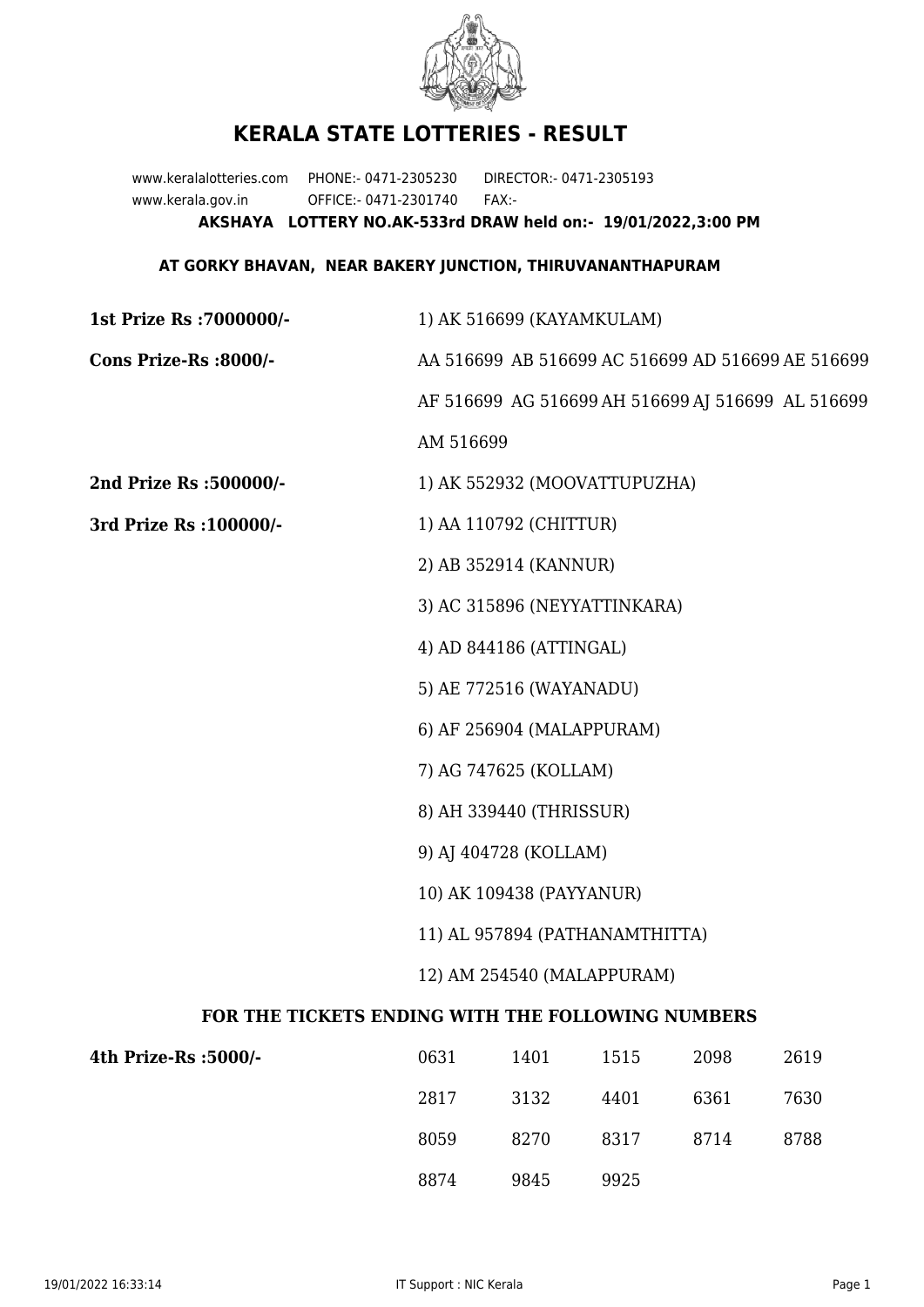| 5th Prize-Rs : 2000/- | 0823 | 3391 | 4203 | 6027 | 7161 |
|-----------------------|------|------|------|------|------|
|                       | 7989 | 8902 |      |      |      |
| 6th Prize-Rs : 1000/- | 0287 | 1245 | 1999 | 2504 | 2509 |
|                       | 2517 | 2521 | 3157 | 3249 | 3301 |
|                       | 3533 | 3865 | 4261 | 4721 | 5383 |
|                       | 5611 | 6076 | 6201 | 6560 | 7129 |
|                       | 7829 | 7905 | 8159 | 8593 | 9058 |
|                       | 9357 |      |      |      |      |
| 7th Prize-Rs :500/-   | 0248 | 0290 | 0379 | 0550 | 0641 |
|                       | 0715 | 0848 | 1381 | 1749 | 1812 |
|                       | 2058 | 2282 | 2475 | 2524 | 2707 |
|                       | 2823 | 2884 | 2978 | 3189 | 3236 |
|                       | 3463 | 3677 | 3797 | 3897 | 4018 |
|                       | 4338 | 4599 | 4671 | 4837 | 5073 |
|                       | 5117 | 5155 | 5359 | 5506 | 5626 |
|                       | 5839 | 5996 | 6110 | 6129 | 6130 |
|                       | 6218 | 6244 | 6437 | 6473 | 6565 |
|                       | 6637 | 6749 | 6823 | 6825 | 6961 |
|                       | 7045 | 7164 | 7236 | 7499 | 7692 |
|                       | 7754 | 8072 | 8075 | 8294 | 8392 |
|                       | 8479 | 8558 | 8814 | 8878 | 8952 |
|                       | 9192 | 9205 | 9240 | 9308 | 9595 |
|                       | 9837 | 9919 |      |      |      |
| 8th Prize-Rs : 100/-  | 0026 | 0027 | 0183 | 0281 | 0301 |
|                       | 0364 | 0430 | 0478 | 0678 | 0703 |
|                       | 0721 | 0776 | 0919 | 1068 | 1133 |
|                       | 1265 | 1310 | 1369 | 1429 | 1499 |
|                       | 1551 | 1727 | 1855 | 1885 | 2017 |
|                       | 2128 | 2131 | 2155 | 2162 | 2307 |